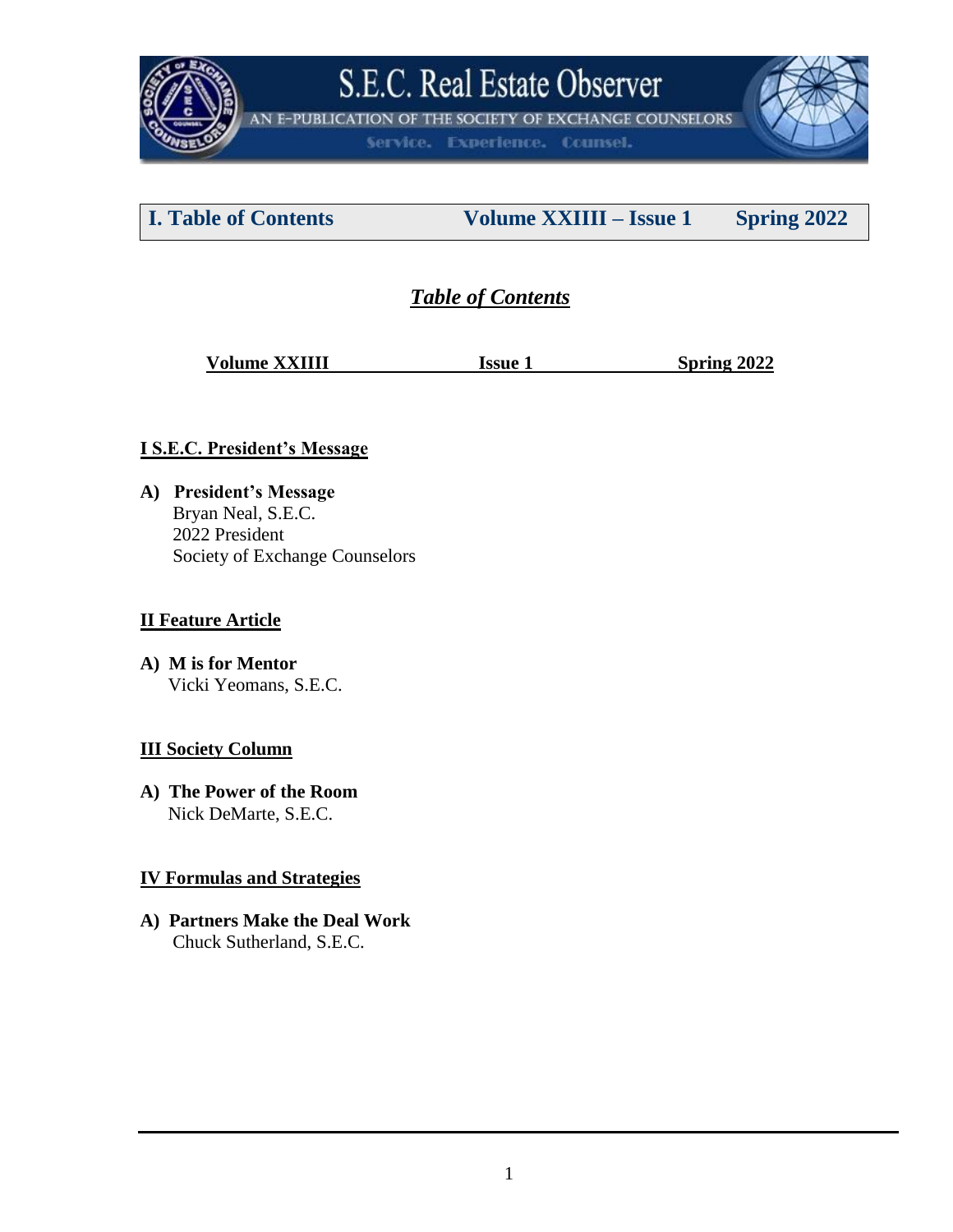

**IN E-PUBLICATION OF THE SOCIETY OF EXCHANGE COUNSELORS** 

Service. Experience. Counsel.

### **V The S.E.C. Education Foundation**

**A) S.E.C. Ed Foundation News** Joe Crowley, S.E.C. 2022 President

### **VI Society News Briefs**

- **A) S.E.C. National Marketing Session September 11–14, 2022** Charleston, South Carolina
- **B) Land Trusts – September 11, 2021** Randy Hughes
- **C) S.E.C. National Marketing Session November 13–16, 2022** Tampa, Florida
- **D) Methods of Effective Marketing – November 13, 2022** Wesley Dingler and Brandon Sanders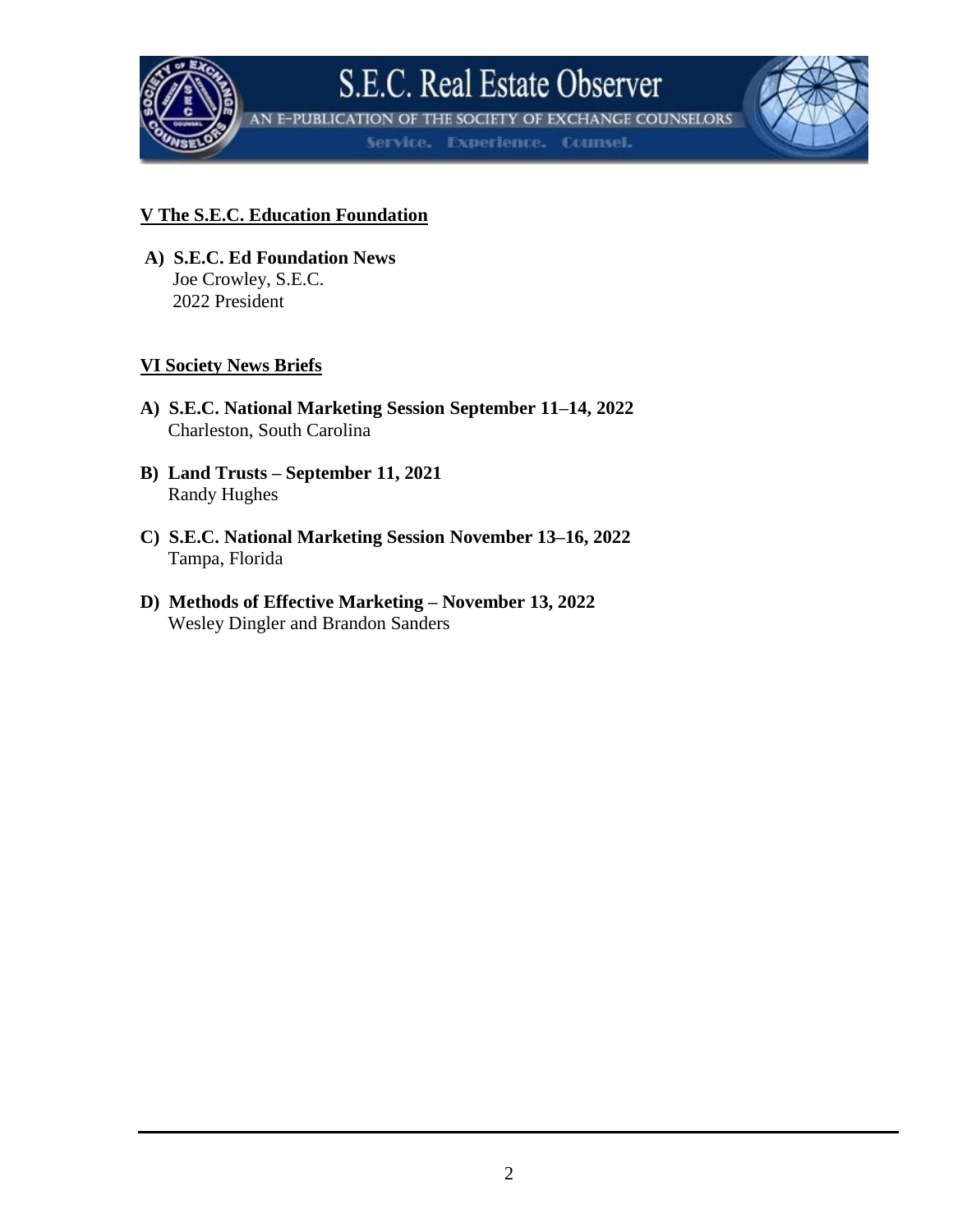

Welcome to the Spring 2022 issue of the *S.E.C. Observer*. In this issue, Bryan Neal, S.E.C., 2022 President of the Society, reminds us what Leaving a Legacy should look like.

Vicki Yeomans, S.E.C., describes the structure of mentoring in *M is for Mentoring*; Nick DeMarte, S.E.C., explains why there is *Power in the Room*; Chuck Sutherland S.E.C., considers how *Partners Make the Deal Work*, with examples for us to consider, and Joe Crowley, S.E.C., 2022 president of the S.E.C. Education Foundation, gives us an update on the foundation's activities. The *Society News Briefs* section includes information about our upcoming meeting in Charleston, SC, and immediately prior to the meeting, Randy Hughes will present his *Land Trusts* course.

Enjoy this issue. As always, we welcome your comments, suggestions, and submissions of articles to be considered for publication. Please contact the S.E.C. office via email at [sec@secounselors.com.](mailto:sec@secounselors.com)

Lani Veler Editor, *S.E.C. Observer*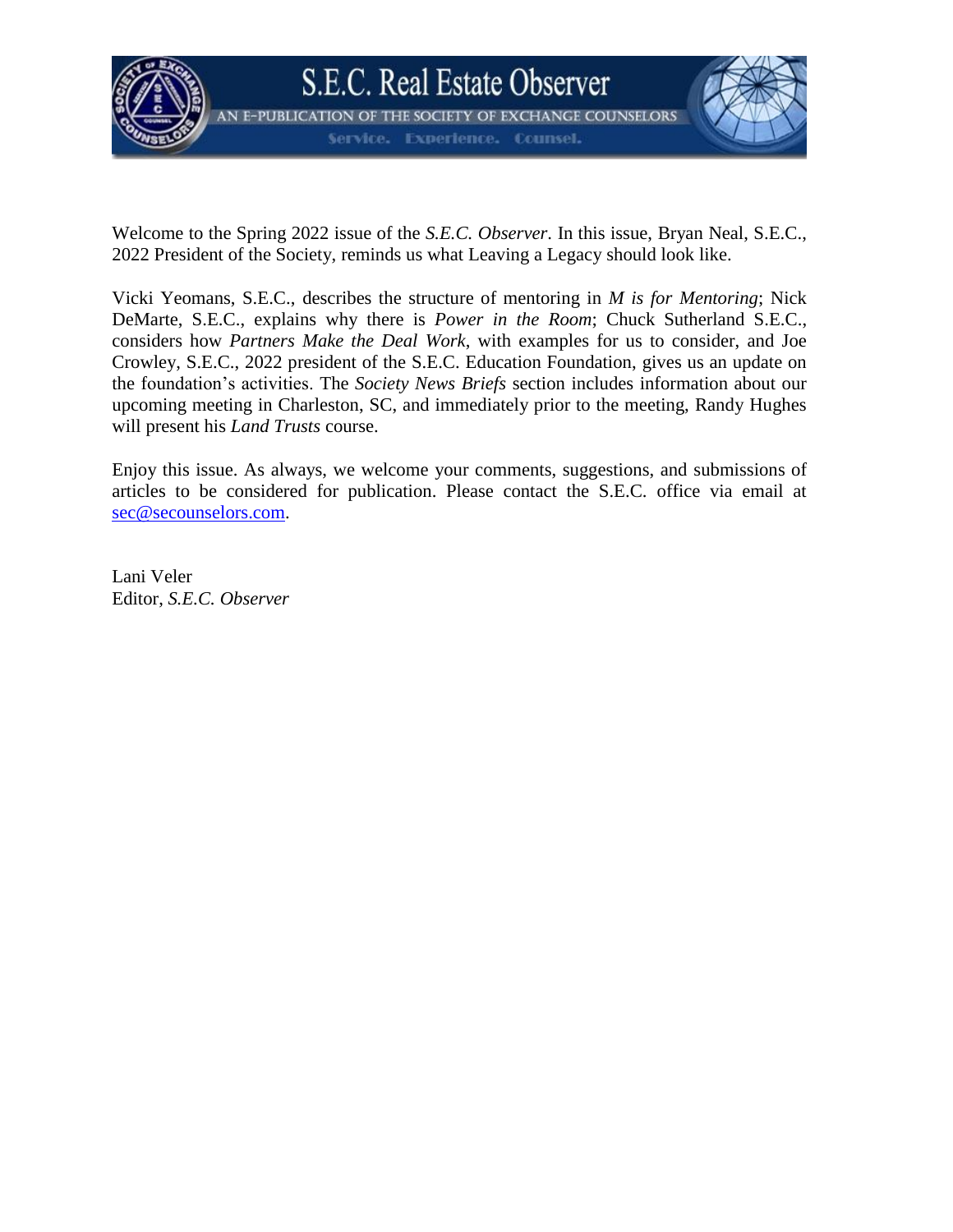

**E-PUBLICATION** THE SOCIETY OF EXCHANGE COUNSELORS

**Experience. Counsel.** 

### **I. President's Message A. Leaving a Legacy**

**Leaving a Legacy** Bryan Neal, S.E.C. 2022 President

The last two years have been a season of loss for many people, and unfortunately, the Society of Exchange Counselors is no exception. We have had to say goodbye to several of our S.E.C greats.

While we grieve the loss of our friends, we recognize and celebrate the lives they led. In reflecting on these losses, it becomes apparent that these men and women embodied many characteristics and qualities that we should all strive to model. These characteristics are ones that touched and left a lasting impact on their loved ones and families, their friends, their business associates, and their communities; it is their legacy. I would like to focus on several of these legacies that were illustrated in the lives of one or all of these greats:

- 1. A Legacy of Friendship. Their lives were enriched by the presence of close friends. They were loved by many, and they shared the blessing of true friendship with many. A good number of those friendships have been formed right here—the Society has been responsible for countless true and dear, lasting friendships. These friendships transcend the business of real estate and the next deal, and exemplify the enjoyment of what life is all about.
- 2. A Legacy of Selflessness. They gave back. The Society has a legacy (and is distinguished by having a history) of selfless givers and people who truly care about others' well-being and success. They have continuously reached out to others to offer assistance on a deal or problem that needed to be solved. They acted as a sounding board for others. They have been mentors, taking those who are younger or new to creative real estate under their wings to help them in their endeavors. They were there to provide encouragement or counsel, were generous with their time, and positively impacted those around them.
- 3. A Legacy of Integrity. Their word was their bond. They did not mince words; they said what they meant, and they meant what they said. And when they said it, you could depend on it.
- 4. A Legacy of Creative Real Estate. Real estate was in their blood, but their true passion was creative real estate. They were tireless advocates of this approach to real estate. Recognizing that real estate is a people business, they placed emphasis on the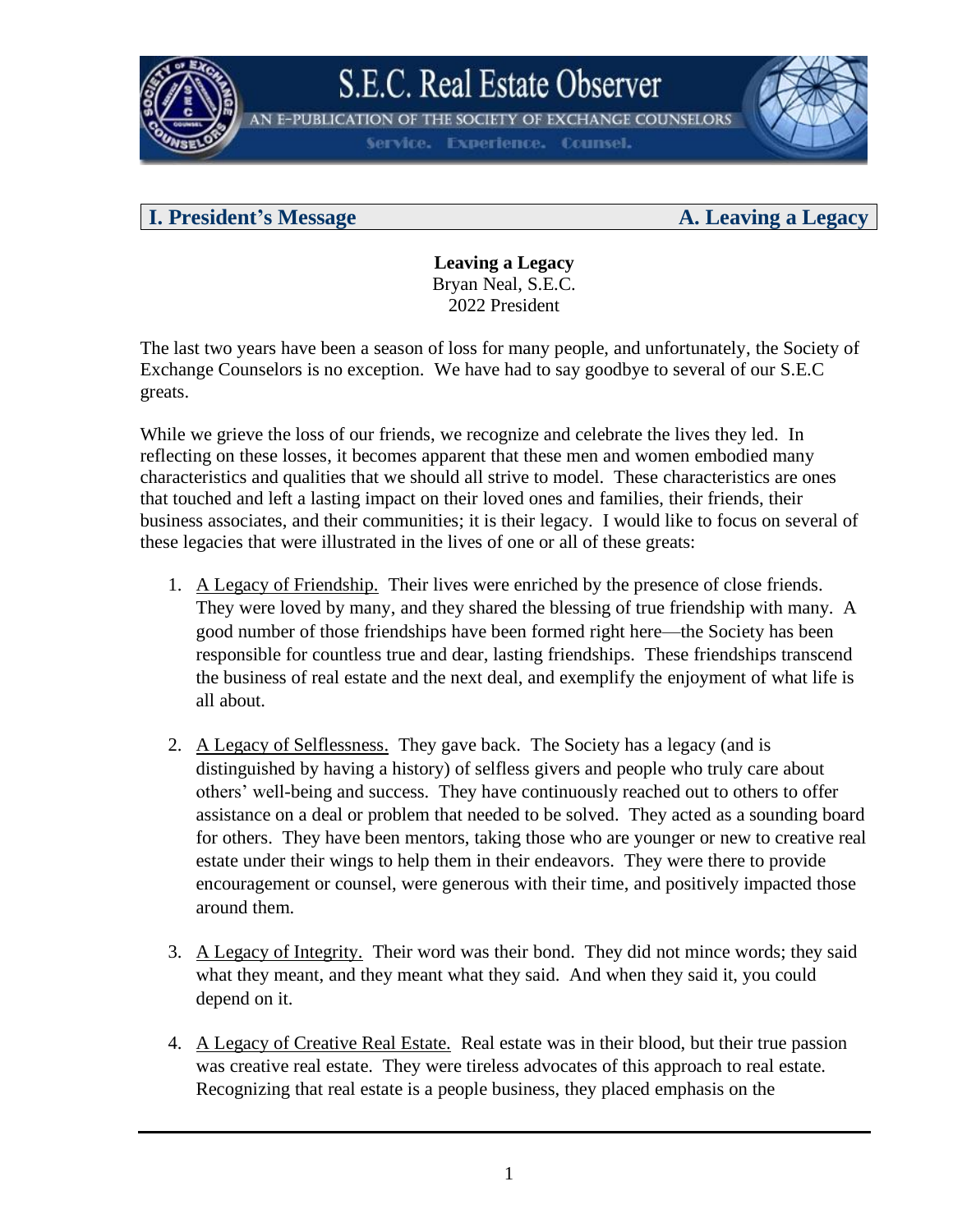

THE SOCIETY OF EXCHANGE COUNSELORS E-PUBLICATION **Experience. Counsel.** 

relationships, client counseling, and motivations that drive deals. They seemed to have endless energy, and the word "retirement" was not in their vocabulary; they continued to practice their craft until the end.

- 5. A Legacy of Education. Not only did they hold an immense amount of knowledge and experience, they committed to and practiced educating others to share the same. They were always trying to introduce others to our ways, and they invested much effort to that end. Whether that was by practicing mentoring, teaching education sessions, organizing and promoting marketing meetings, or something else, the end goal was always to further the cause of educating others in creative real estate.
- 6. A Legacy of Influence. They were true leaders who used their strengths and skillsets to positively influence those they came in contact with. Whether it was on a longtime partner or friend, or on someone they just met, they left lasting impressions. They were involved in the Society, in their churches, and in their communities, and they touched all those whom they came in contact with. They were respected by their peers and looked up to. They brought out the best in those around them while at the same time inspiring them to be better.
- 7. A Legacy of Success. They believed that you could achieve anything you set your mind to. That there were no limits to what you could accomplish. And many of them went on to do just that not only in their own careers but also for their communities.
- 8. A Legacy of Faith. Their faith shaped them and guided them and formed an important part of who they were as people.

These greats have contributed immensely to the Society over the years. We can best remember and honor those who have gone on before us by continuing their legacy. We would all do well to model these characteristics and seek to imitate them in our businesses and daily lives. May we have the same things said about us someday when we are gone.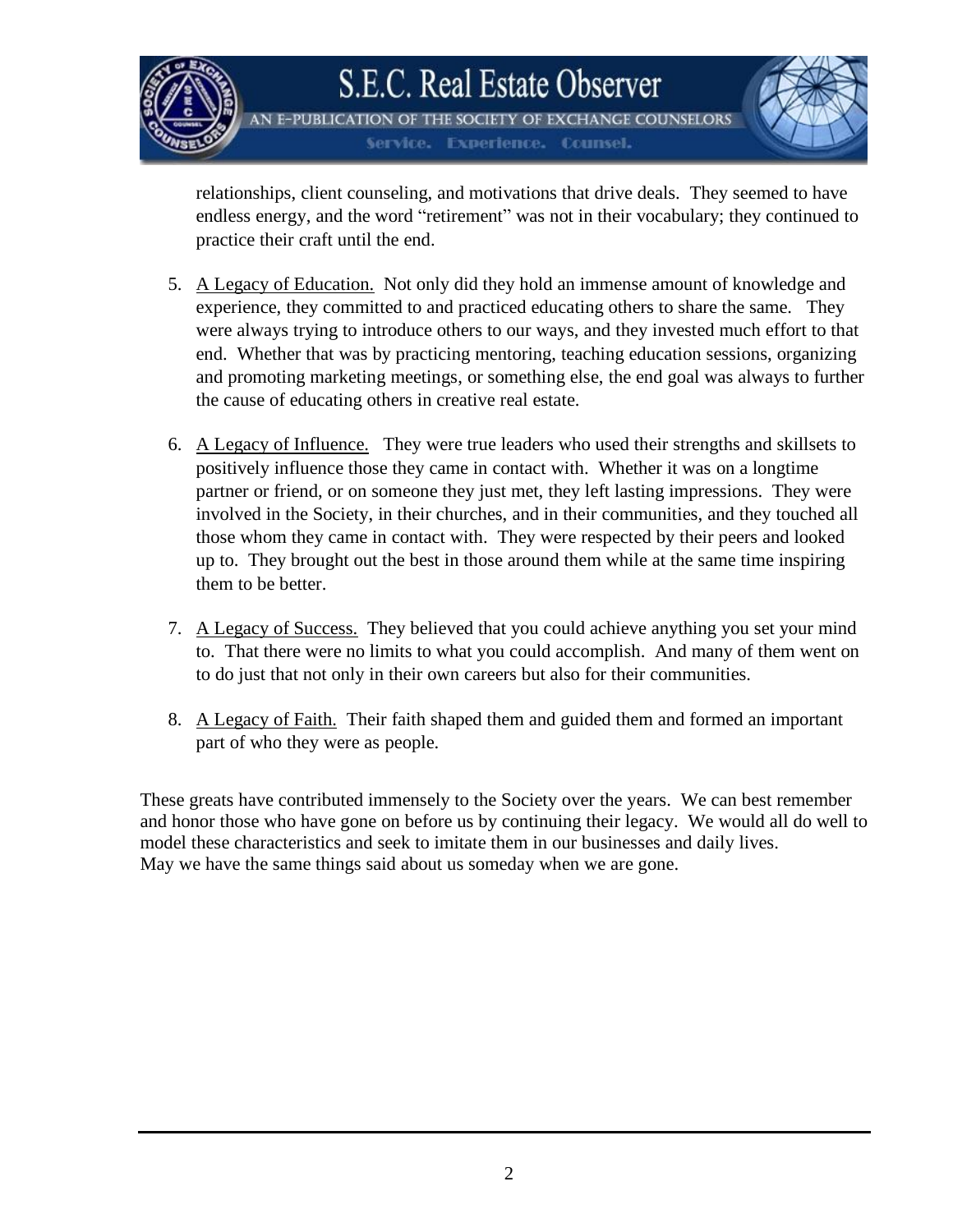

**N E-PUBLICATION OF THE SOCIETY OF EXCHANGE COUNSELORS** 

**Experience. Counsel.** 

### **II Feature Article A. M is for Mentor**

### **M is for Mentor**

Vicki Yeomans, S.E.C.

The term mentor comes from a character in Homer's *Odyssey*. Mentor, a trusted friend, was given the responsibility of guiding Telemachus, Odysseus' son, while the hero was fighting the Trojan war. The word refers to a relationship where wisdom and guidance are passed from one person to another.

Each of us has had mentors and has been a mentor. Most of these relationships are informal mentoring. Some are short-lived, and others last a lifetime. Mentoring is part of the human experience, where we seek to have significant personal relationships. Benefits are shared, the mentee gains knowledge and wisdom from a trusted relationship. The mentor enjoys rejuvenation and pride of sharing experience, knowledge, and, hopefully, wisdom.

A mentoring program is different from an ambassador program, a coaching program, or a teaching program. This differentiation becomes clear when the other programs are defined.

An ambassador represents a group, profession, or nation and facilitates interaction with that group, profession, or nation. A mentoring program focuses on the mentee and the enrichment of the mentee.

Coaching programs are performance driven. A coach helps improve a skill or a performance. A mentor adopts the holistic approach toward an individual's broad, long-term development.

Many teachers are mentors. Teaching programs are curriculum driven, focusing on facts and theoretical applications. Good mentoring programs focus on applying knowledge in practice and encourage the mentee's development of adaptive skills.

Mentoring programs can be formal or informal. Some companies or professions prescribe a set mentoring program. Many professional "apprentice programs" are designed to encourage the transfer of wisdom and experience from a working professional to an apprentice or trainee.

### **Formal Mentoring Programs:**

- Formal programs often begin with an interview to determine compatibility.
- Both parties agree to a Mission Statement. This encourages focus and can become a refence or benchmark as the relationship develops. When companies establish the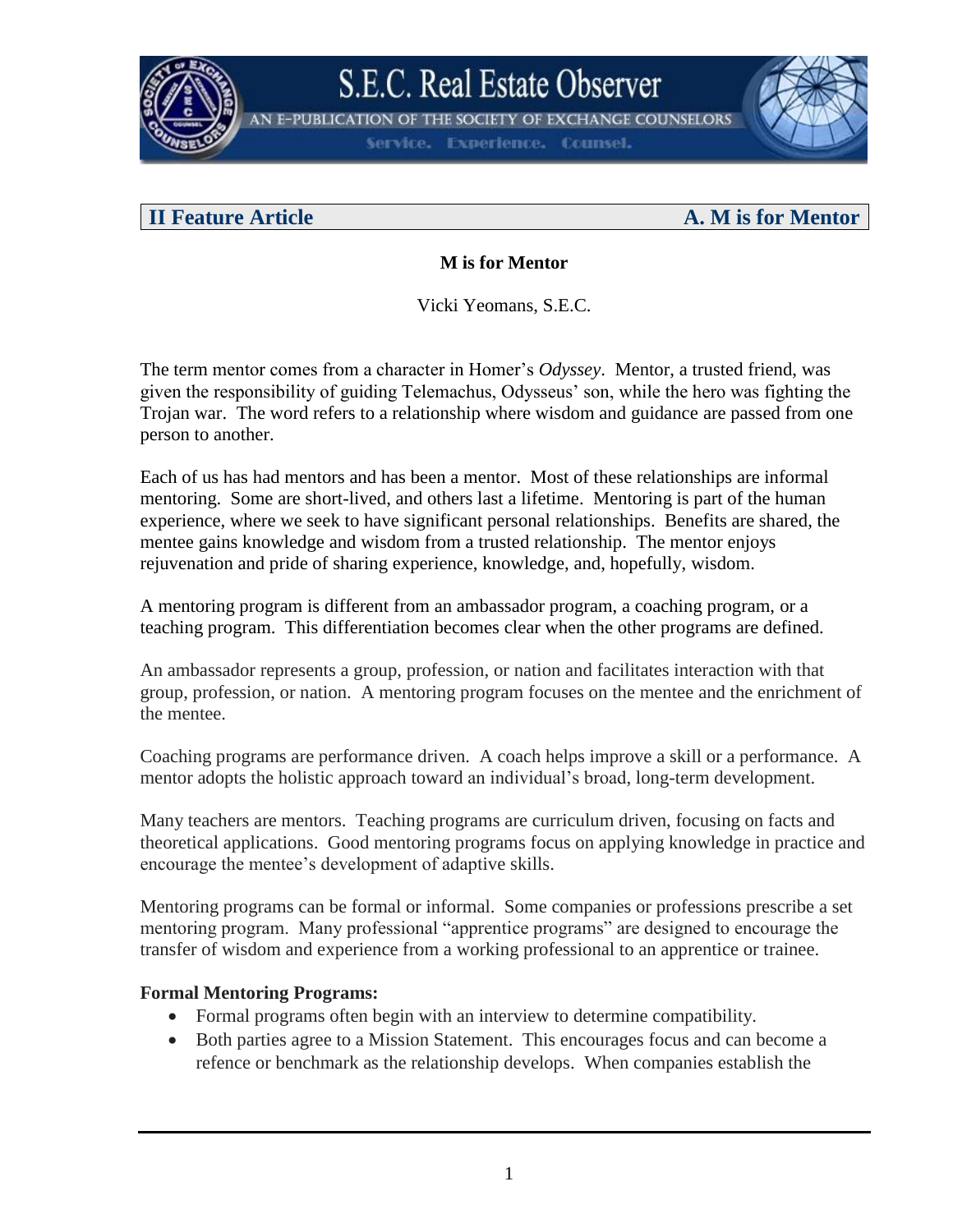

IN E-PUBLICATION OF THE SOCIETY OF EXCHANGE COUNSELORS

Service: **Experience. Counsel.** 

Mission Statement, the program is often a training program. But a mentoring relationship may develop between the parties.

- As the relationship is established, Mission Statements can change and evolve.
- An agreement is made as to how often the parties will meet and the form of the meetings (i.e., in-person, email, Zoom, etc.)
- A designated schedule is set for reviews or recaps of progress.
- Some formal programs also have a reporting system to a sponsor or the company.

Upon graduation, my grandson accepted a job with a Fortune 500 Company. He was assigned to a facility where one of the company's products was manufactured using artificial intelligence and robotics. Upon arrival at the plant, he was interviewed by the director of the plant and several operations supervisors. Over lunch, he and one of the floor managers seemed to find a lot of common interests related to work.

The following day, my grandson and the floor manager reviewed the actual product manufacturing process at the plant and began discussing issues and bottlenecks. Over the next week, they developed an inspection protocol and a game plan to define impediments to the "flow-through" process.

For the next six months, they met at a specified time each day. When a new robotic line was installed, both worked 16-hour days for over a week.

Every week, my grandson and the floor manager documented their findings and discussed how to proceed. Improvements and modifications were made to various systems. Periodic reports were given to upper management and were included in my grandson's biannual reviews. Under the mentorship of the floor manager, my grandson developed the ability to apply knowledge in real situations. The entire mentoring program was very formal and officially designed.

### **Informal Mentoring Programs:**

Informal mentoring programs are more organic. They are less structured and generally develop from a need, a conversation, a relationship, or a referral:

"Go talk to Ted, he knows all about buying notes at a discount."

"If you are thinking about owning self-storage, I will give you Chuck's number."

These informal mentoring relationships can last for a single conversation or for years. The structure of the "program" is more often implied than explicitly stated or reduced to writing.

The mentor/mentee relationship is fluid and can shift from one party to the other. While Ted has knowledge and experience in structuring and buying notes and is a good mentor, the mentee may have special knowledge and wisdom to share about commercial leasing or marketing.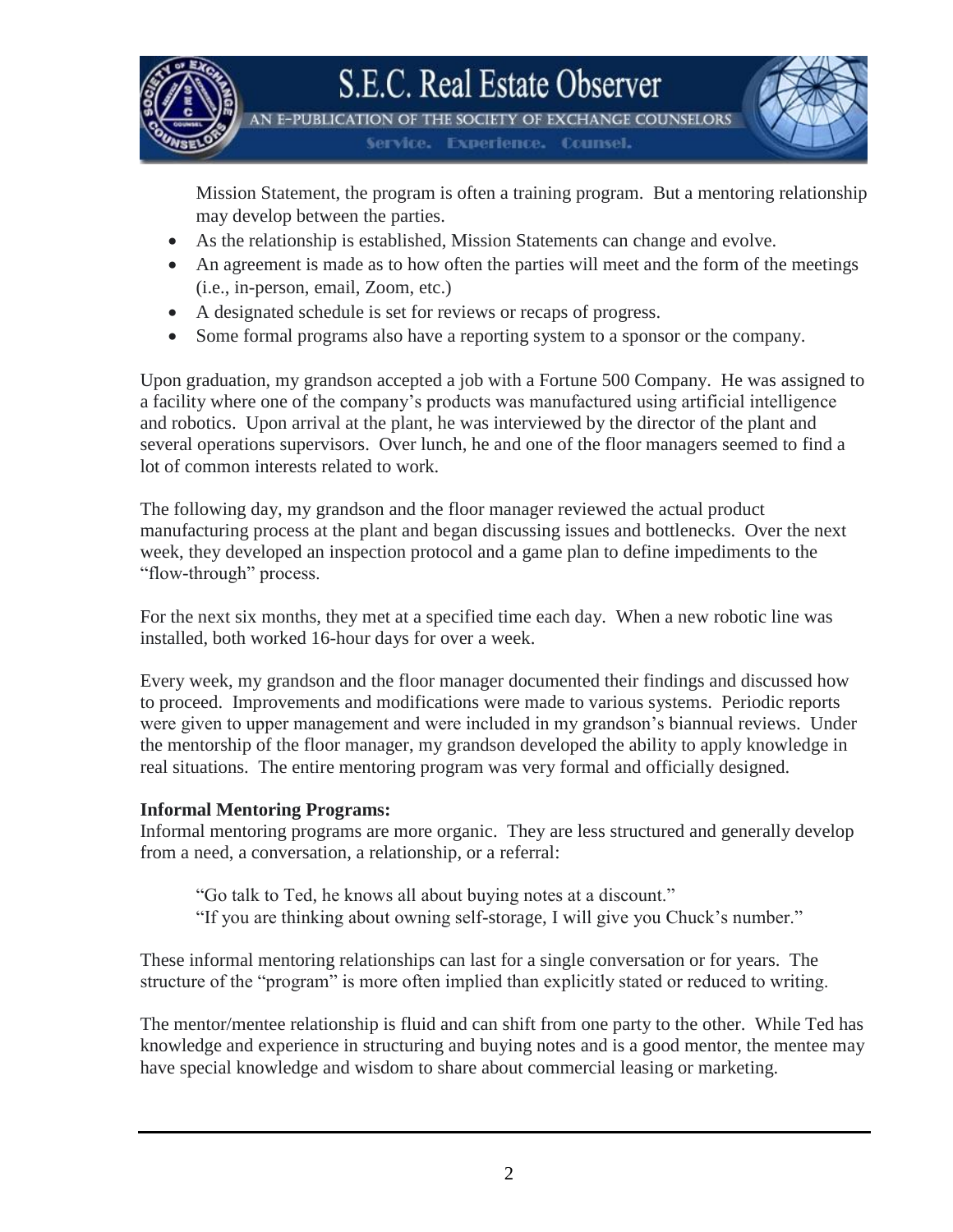

**N E-PUBLICATION OF THE SOCIETY OF EXCHANGE COUNSELORS Experience. Counsel.** Service -



Informal programs can benefit from the ideas behind the more prescribed structure of the formal program. Successful mentoring programs have common elements:

- A Shared Vision: Both parties develop a rapport. They understand and agree upon the mission or goal (written or implied). They hold the same vision and have complementing values. Both have confidence in the vision and will work toward success.
- Commitment: Both parties must estimate the commitment required. Mentoring takes time. The mentor needs to be committed to the growth and development of the mentee. The mentee is the focus of the program. The mentee needs to be committed to the program. Both parties need to make a commitment to themselves and to each other to devote the time, the work, and the resources required.
- Mutual Respect and Trust: Mutual respect is necessary for a successful working relationship. Although differences in wisdom and experience exist, shared values are important to build respect. Prior to engagement, a frank discussion of values as they apply to the program is appropriate.

Trust and respect are established over time by setting a good example. "Do what you say you are going to do, when you say you are going to do it." Familiar parental advice . . .

• Review: A review of progress and the initial vision gives perspective. An assessment of the progress made and the road to that progress is a benefit for both the mentee and the mentor. A review is good for physical projects as well as personal development projects. Reviewing the initial vision is also important. Ideas evolve; the creative process is fluid.

In a mentoring program, the mentee and the mentor celebrate victories together and share setbacks; mentoring is collaborative.

All persons referenced in the article are fictional, and any resemblance to actual individuals is coincidental.

Recommended reading: *The One Minute Manager* by Ken Blanchard and Claire Diaz-Ortiz *The Mentor Leader* by Tony Dungy *Mentoring 101* by John C. Maxwell *The Mentoring Manual* by Julie Starr *Mentoring Programs That Work* by Jenn Labin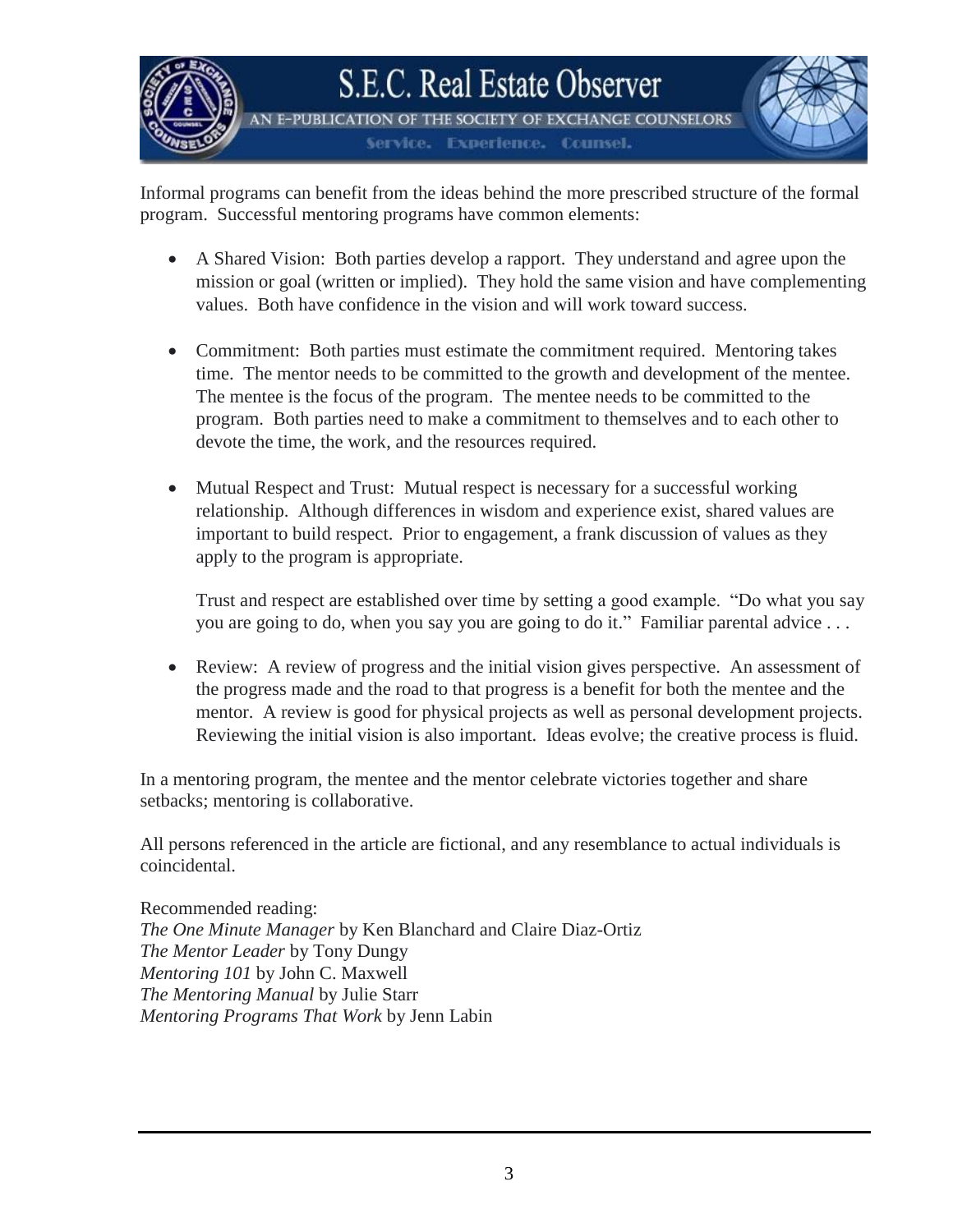

**N E-PUBLICATION OF THE SOCIETY OF EXCHANGE COUNSELORS** 

**Experience. Counsel.** 

### **III Society Columns A. The Power of the Room**

## **The Power of the Room**

Nick DeMarte, S.E.C.

I often get asked, "Why do you travel all across the country to attend equity marketing meetings?" The answer is simple: "The Power of the Room."

The Society hosts 5 invitational meetings throughout the year. We are considered the nation's premier creative real estate marketing group. The format consists of a 3-day meeting where brokers and agents come together and are provided with multiple opportunities to present their clients' properties for sale and/or exchange. Marketing sessions are cooperative forums focusing on understanding the client's desired and needed benefits to help facilitate a successful transaction. Our philosophy is that real estate is more about the "people" and less about the real estate itself.

There are numerous benefits to attending an equity marking meeting. I wanted to highlight a few reasons I attend meetings. The first is the creativity and willingness to help others solve problems and offer solutions. The spirit of cooperation throughout the meeting is unlike anything you will ever experience in the commercial real estate world. Every meeting is a learning adventure. The wealth of knowledge and experience in the room is worth the price of admission even before we get into the benefits offered for your clients. I always leave each meeting refreshed with new ideas and ways to structure deals to help my clients meet their goals and objectives.

Over the years, my family has moved multiple times, and this has provided me with opportunities to meet new brokers and agents from across the country. As I'm talking with them about what I do and who I am, I'll often ask the following questions: When was the last time you were able to bring multiple offers to your clients on the same day?

If I can provide you with a forum that will enable you to present multiple offers to your clients, are you interested in learning more?

Our meeting format offers attendees multiple opportunities throughout the meeting to present the benefits they are seeking or providing to the group, all while looking for "takers" or interested parties to further discuss a possible sale, purchase, or exchange. The meetings are structured in such a way that you will be able to showcase your client's properties during formal moderated presentations or through multiple quick-pitch segments throughout the meeting, enabling you to receive written offers to review with your clients for discussion and possible counteroffers.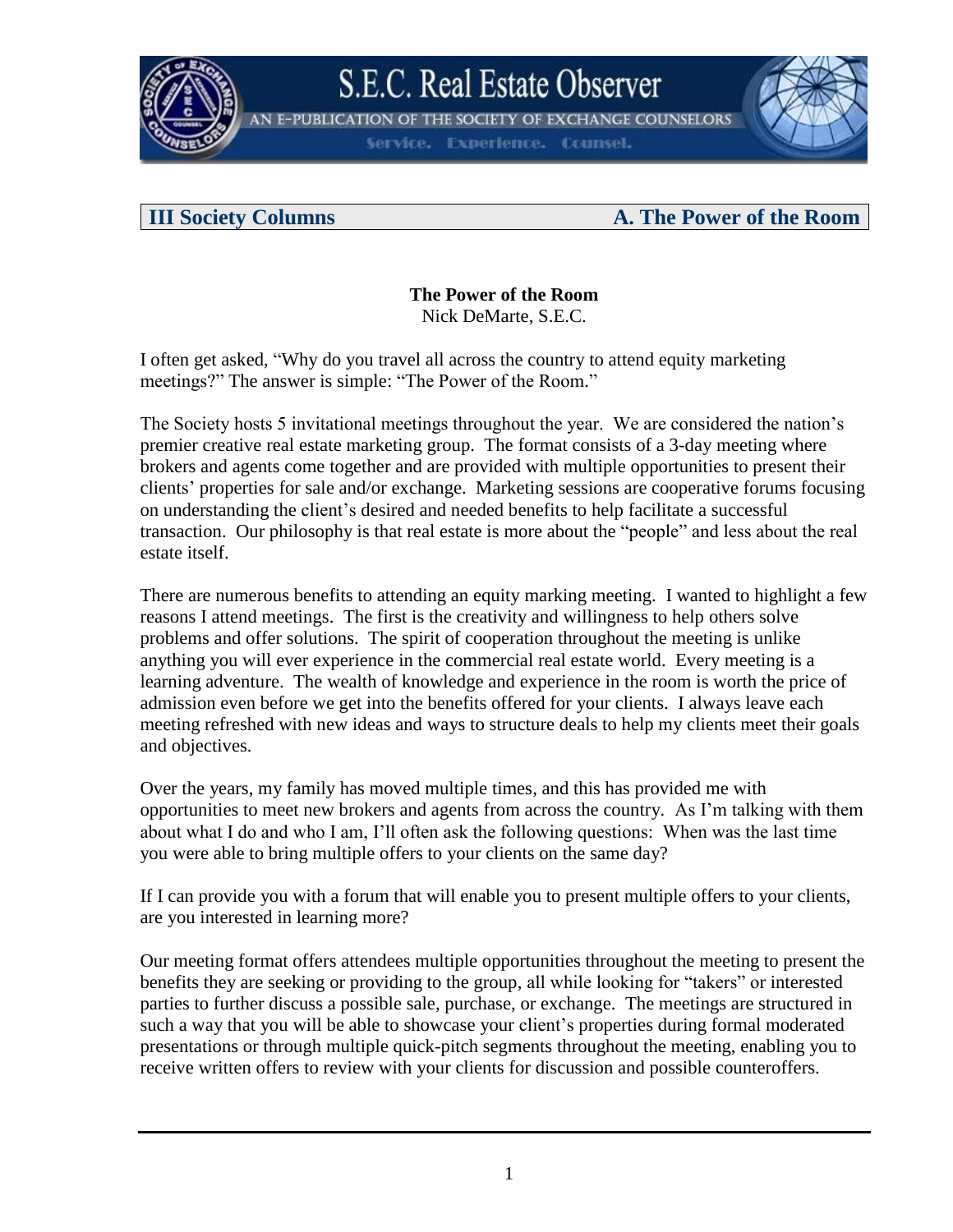

AN E-PUBLICATION OF THE SOCIETY OF EXCHANGE COUNSELORS **Experience. Counsel.** 



Understanding your client's needs and the benefits that they and the property have to offer is one of the keys to keeping the meeting room engaged. Attendees who take the time to counsel their clients and who are prepared to clearly present the benefits being offered by their clients will keep the meeting room engaged and, in turn, get you offers and ideas on how to structure a successful transaction. Everyone in the room is looking for a set of benefits.

We have all had that "challenging client." Another benefit the room can offer us as brokers and agents is an opportunity to help counsel these clients. Throughout a meeting, you will get offers and feedback on your properties and presentations. Here is a situation we have all seen and heard before: a client who previously had an offer by a major drug store retailer on a parcel right before a downturn in the market. Needless to say, it did not close. Now, years later, the client wants to re-list and sell the parcel, and of course, he thinks it is worth at least the same if not more than it was before. But the reality is market values in that area have not rebounded. He does not want to hear any reasoning on current market values; bottom line, he never recovered from the other deal falling apart. This is how the power of the room can help. You bring this listing to a marketing session and present the benefits the parcel has to offer, explain the prior situation, acknowledge that the owner is a bit of a challenge, and present the other benefits the owner is possibly willing to provide. This is an opportunity for you to encourage the room to write you offers that you can bring back to discuss and help counsel your client. Now you are presenting and discussing actual offers with your client. These may not be what he wants to hear, but you are just the messenger delivering offers and discussing counteroffers. You are not talking about what-ifs or trying to convince your client on what you think market value is. The room is going to help determine what the "value" might be based on today's market conditions if you as the presenter keep an open mind and do not shut down the room with statements like "My client would never do that," "It's not what my client wants," and "That won't work." This can provide you with a great counseling tool to help you with that difficult client. The power of the room can help.

Here are some additional benefits of attending equity marketing meetings and the power of the room for you and your clients:

- Creative problem solvers
- Network of buyers looking to purchase investment properties from across the country
- New formulas and ways to structure deals
- Relationship building with like-minded brokers and agents

Engaging the room and offering in on other properties presented enables you to bring offers back to your clients for discussion and review.

Where else can you go and

- present your client's properties to a room filled with interested investors?
- offer their property to a prospective buyer for sale or exchange?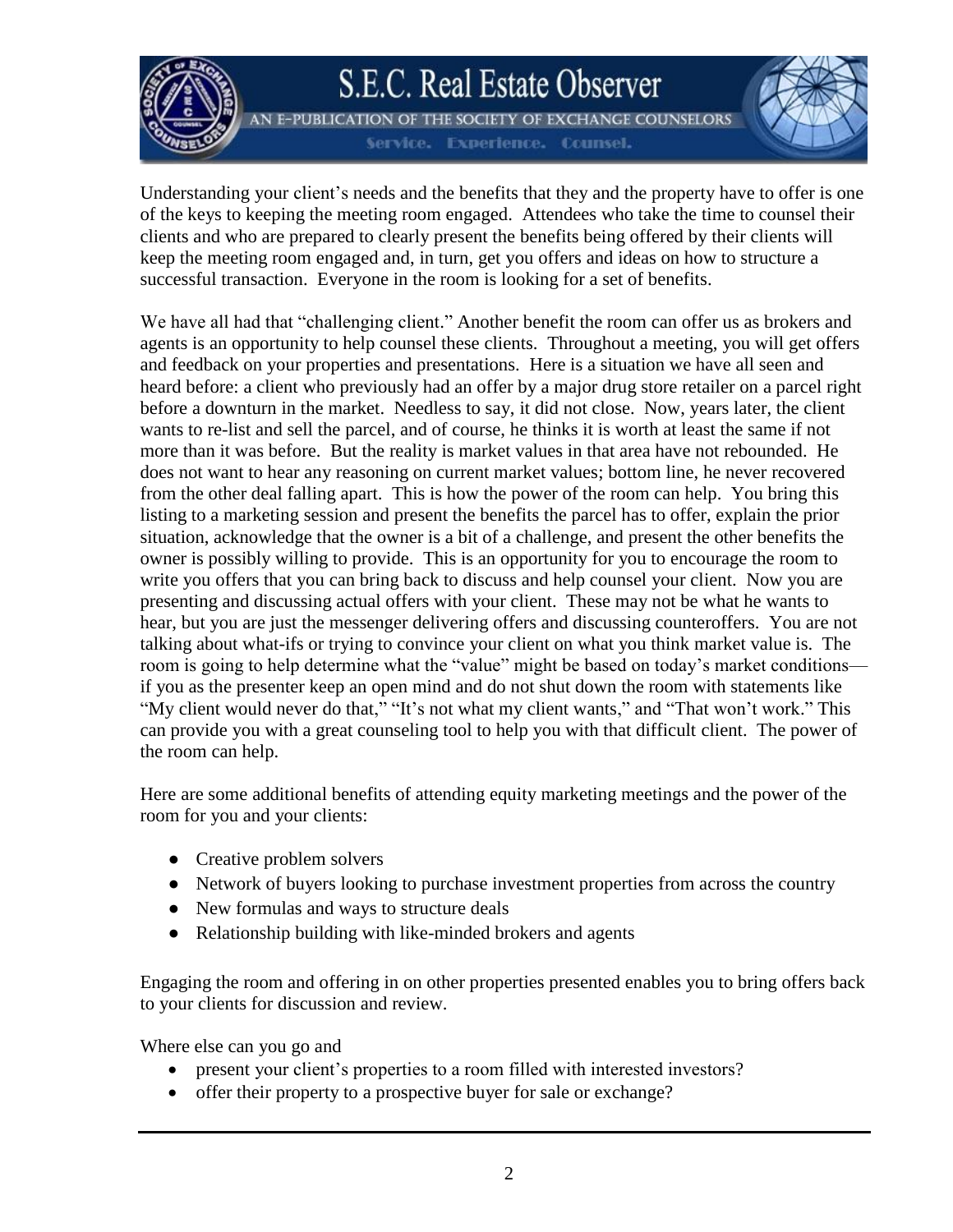

- receive multiple written offers for discussion and review with your clients?
- get valuable feedback and formulas to structure a successful transaction?

Are you ready to attend our next equity marketing meeting? I hope to see you there ...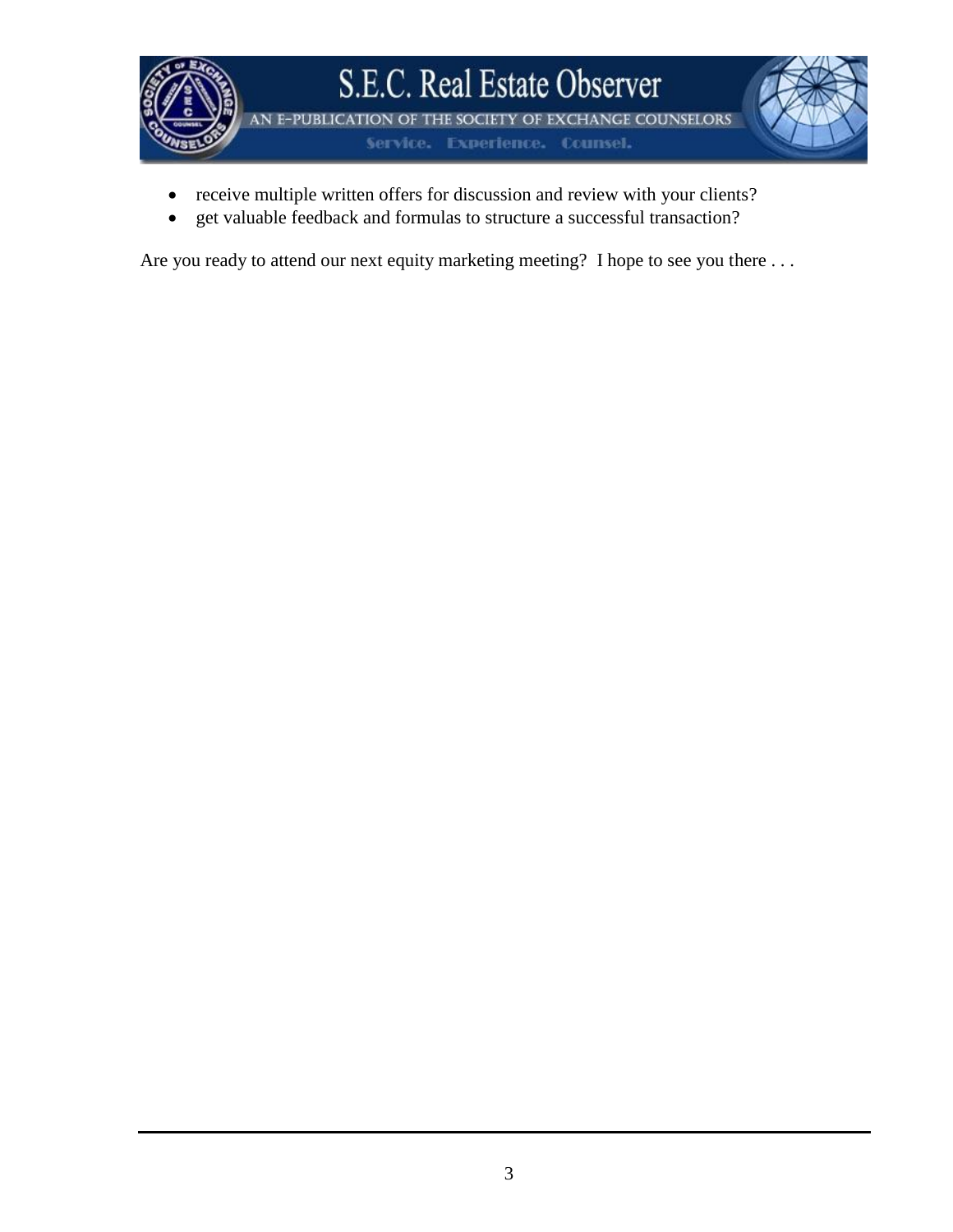

N E-PUBLICATION OF THE SOCIETY OF EXCHANGE COUNSELORS

**Experience. Counsel.** 

### **IV Formulas and Strategies B. Partners Make the Deal Work**

### **Partners Make the Deal Work**

Chuck Sutherland, S.E.C.

**This article is published by permission from a chapter in the book "***Advanced Creative Real Estate Financing***" by Chuck Sutherland Originally Published 2016**

## **PARTNERS MAKE THE DEAL WORK**

### **Strategy**

Partners provide resources that you may not have or, at least, may not have at the moment. When you are stuck in making a transaction, ask yourself this question. "Whom can I partner with on this?" Partners can, indeed, "make the deal work!"

When I speak of "partners," I am not solely speaking about "legal forms," but rather the principle of partnership.

We all have partners all day long without being aware of it. The bank that makes a property loan to us is really a partner in our property ownership. The property owners in your neighborhood are partners in keeping the values strong. The people in your life are partners in having everything work in your relationship. That doesn't mean that we are always perfect partners or that we always fulfill our obligations of our partnership agreements, or that other partners do as well. Rather, it indicates how interconnected and how interdependent we are in our day-to-day endeavors.

I once told a bank president in Arlington, Texas, that I really appreciated our relationship. "I feel like the bank and I are real partners," I told him. "Well, that's because we ARE partners! We own 75 percent of your deal and we get paid back first." He was right! We really were partners. The form of a partnership can vary widely, including loans, simple agreements, full-blown LLCs or even Limited Partnerships. However, the form of the partnership is always customized to fit the relationship. The eventual structure of the transaction and the ownership entity are created to fulfill the needs and circumstances of all parties to the transaction.

### **Commercial or Investment Example**

Bill is a Commercial Real Estate Developer in Fort Worth, Texas. Several years ago, he located a long and narrow parcel of land along a highway leading to a suburban area. He saw that with some planning, engineering, and hard work, he could subdivide the land into commercial parcels and offer them for sale. While the development and sale period might stretch over a number of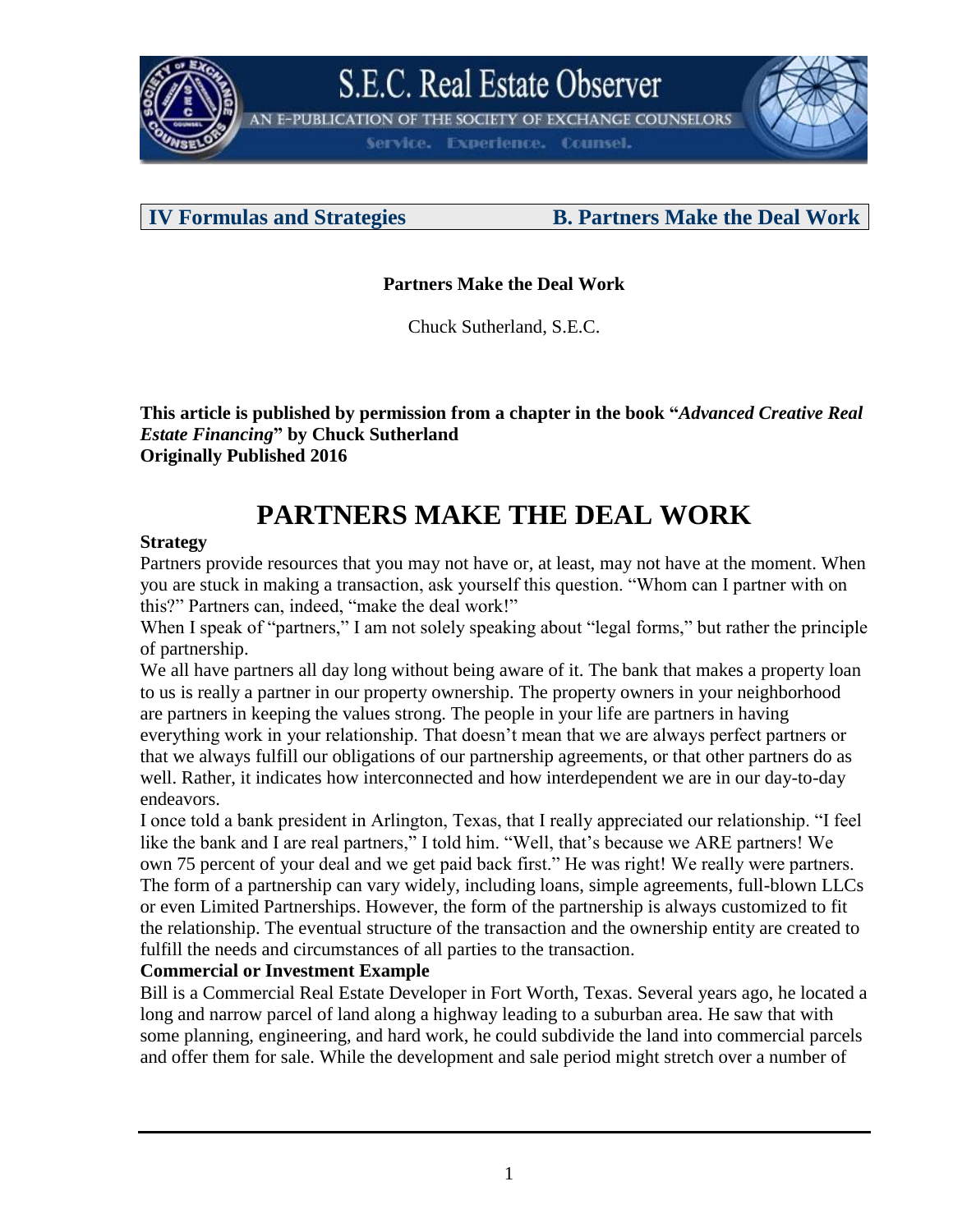AN E-PUBLICATION OF THE SOCIETY OF EXCHANGE COUNSELORS

Service, Experience, Counsel.

years, he calculated that the financial return would be well worth the time, effort, and investment.

Bill approached an Investor from another state who agreed to invest a substantial portion of the cash for the purchase price. In addition to the money, the out-of-state Investor added a unique perspective to the joint ownership, or partnership. He literally viewed the market differently due to the distance he had from the property. He was also highly skilled in understanding and making complex real estate transactions. His insights and abilities were a valuable addition to the deal. Over several years, the two of them developed and sold off enough parcels to more than pay for the money, time, and effort they put in.

#### **Summary of Transaction**

### **Step 1: Developer and Investor purchase land from the Seller**

- Developer  $\rightarrow$  Locates and analyzes potential land to purchase
- Developer  $\rightarrow$  Negotiates a purchase contract on the land
- Developer  $\rightarrow$  Negotiates joint ownership agreement with an investor
- Developer and Investor  $\rightarrow$  Close on the purchase of the land

### **Step 2: Developer and Investor resell the land**

- Developer  $\rightarrow$  Rezones and subdivides the land
- Developer  $\rightarrow$  Markets the property to potential Buyers
- Developer  $\rightarrow$  Negotiates the resale contracts on individual parcels of land
- Developer and Investor  $\rightarrow$  Close on the sale of individual parcels of land
- Investor  $\rightarrow$  Receives the initial investment back first (after costs are paid first)
- Developer and Investor  $\rightarrow$  Split profits consistent with joint ownership agreement

### **Benefits**

### **Benefits to Developer:**

The Developer was able to invest in more than one property due to the financial contribution of the Investor.

The Developer also received both "wise counsel" and "transaction-making ability" from the Investor.

### **Benefits to Investor:**

The Investor made a substantial profit over time.

The Investor also received the local "boots on the ground" benefit of having the local Developer managing the project.

The Investor also made a return on his knowledge and ability being added to the transaction. **Key Points**

Parties can bring unique perspectives and background. This can be an intangible, but very real, contribution to any transaction. Partners also provide resources that you may not have at the time of the deal. Or you may simply have other usages for your cash. You may even want to diversify your risk into a number of different investments or different kinds of investments. When you are stuck in making a transaction, ask yourself this question: "Whom can I partner with on this?"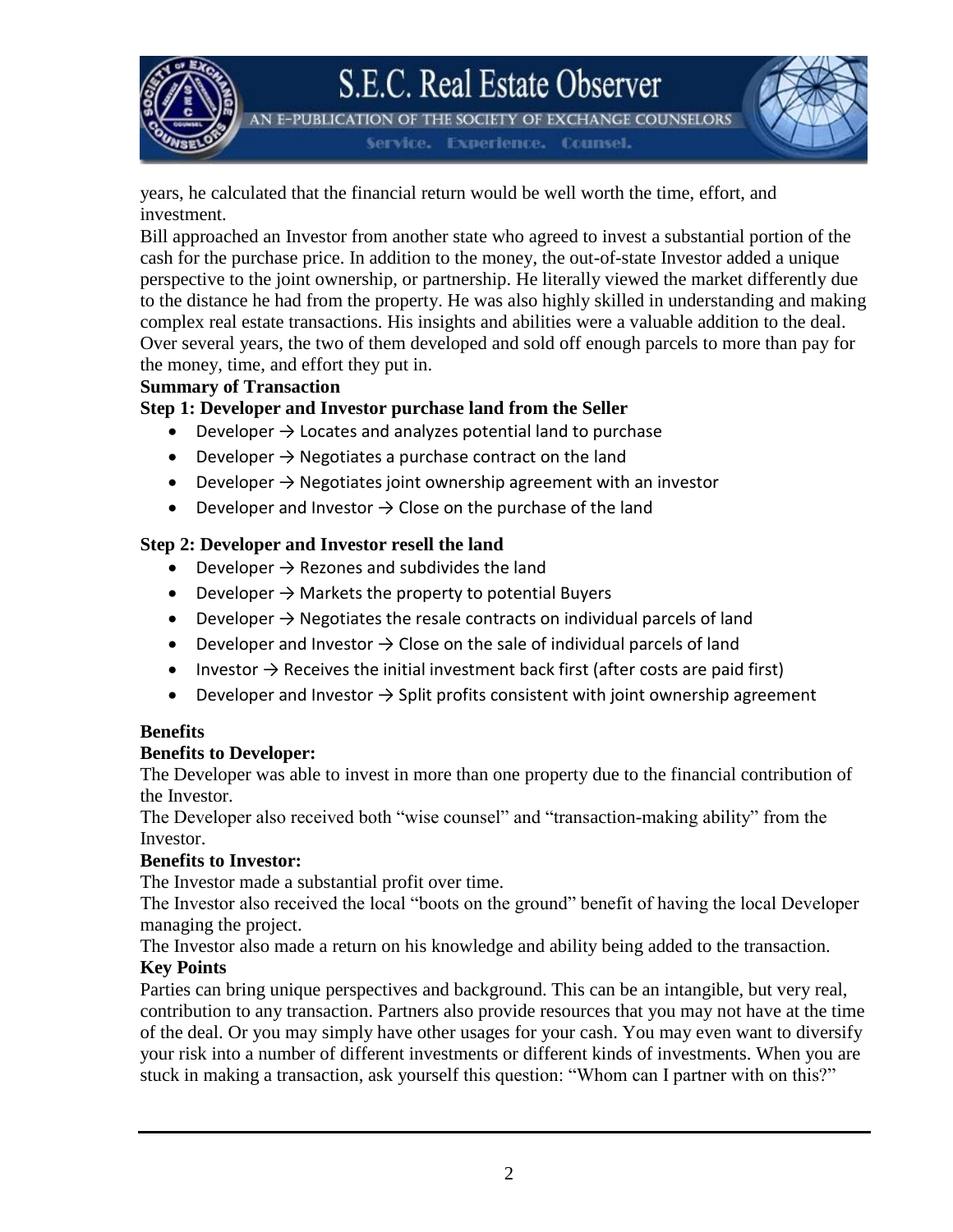

AN E-PUBLICATION OF THE SOCIETY OF EXCHANGE COUNSELORS

Service. Experience. Counsel.

### **About Chuck Sutherland**

Chuck Sutherland has been a real estate investor and developer for 50 years and is a member of the *Society of Exchange Counselors* and also is a member of the *National Council of Exchangors*. He is also the author of three real estate books: *Creative Seller Financing*, *Creative Down Payments*, and *Advanced Creative Real Estate Financing* now on Amazon via ChuckSutherlandOnAmazon.com.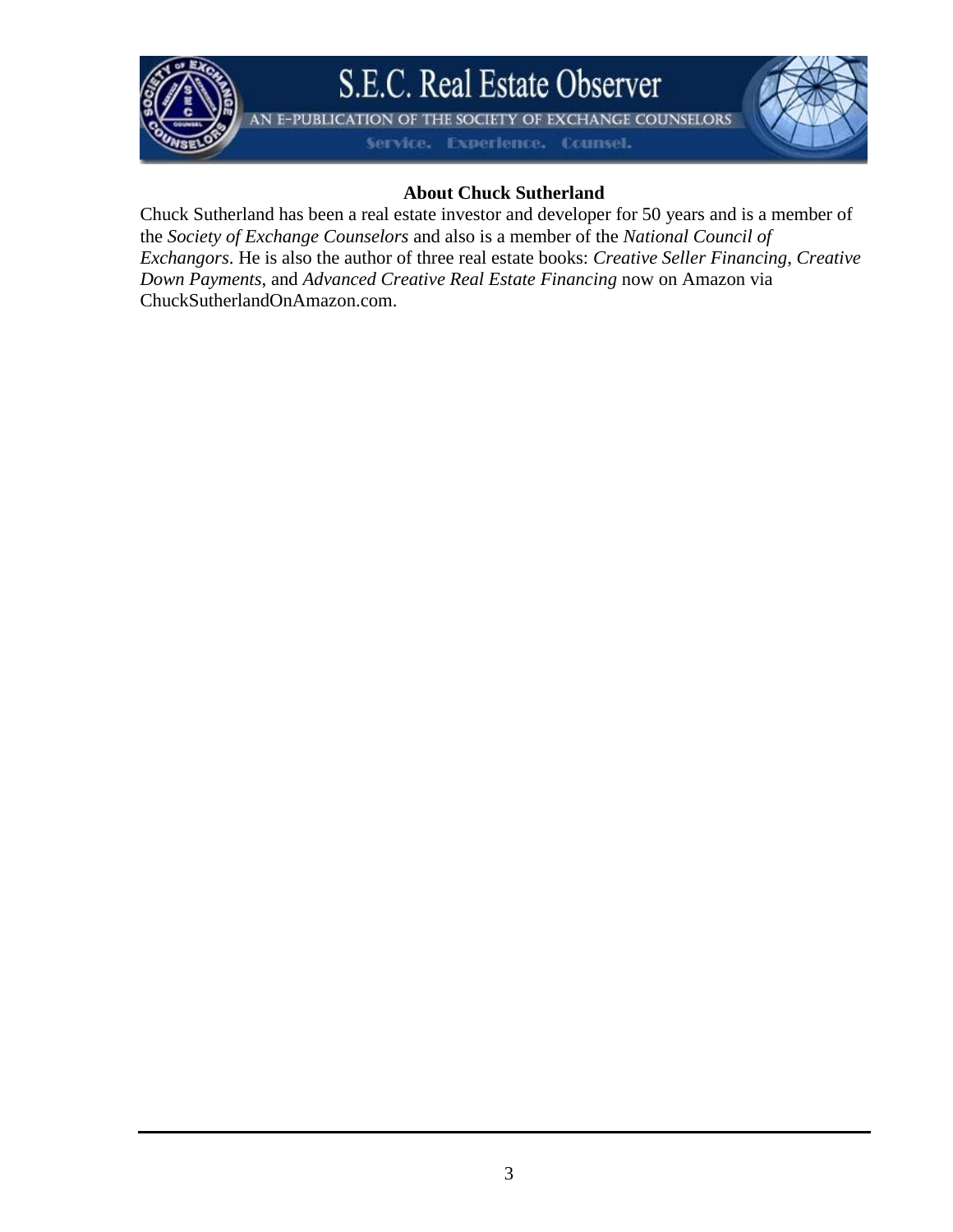

THE SOCIETY OF EXCHANGE COUNSELORS

**Experience. Counsel.** 

## **V. S.E.C. Education Foundation A. S.E.C. Education Foundation News**

**S.E.C. Education Foundation News** Joe Crowley, S.E.C. 2022 S.E.C. Education Foundation President

The Articles of Incorporation were filed with the IRS on the  $29<sup>th</sup>$  May @ 3:20 pm 2001 The I.R.S. granted us 501  $\odot$  (3) status on the 18<sup>th of</sup> January 2002.

Since that time the Foundation has sought pledges, donations, and funds from various individuals and companies, in accordance with the Articles of incorporation.

As set out in the Articles of Incorporation, we have sponsored real estate education classes for both the national groups and local chapters of the creative real estate market. In addition, we have, over the years, given numerous scholarship awards to individuals attending college and given grants to individuals and charities that are in need due to a major catastrophe. Some of our education sessions are a one-day course and others are either two- or three-day courses. Most classes charge a nominal fee to participants to help subsidize the sizable expense of each course. We established the Jack Hunt Excellence in Education award to recognize those instructors and volunteers that devote many hours to education of real estate.

We are looking to expand our scholarship grants and hope to fulfill the vision of the original Incorporation. We have been able to do this by the generous giving from individuals, educators, and sponsors.

This year we have a few goals we would like to accomplish as follows:

- Increasing our sponsors by having a company come alongside the Foundation as a sponsor for an education class
- Developing our own website
- Diversifying the topics on the courses we currently offer
- Reaching out to universities and colleges that have a degree program in real estate to let them know about the Foundation and the scholarships we offer

Any suggestions or input you the reader may have are most welcome.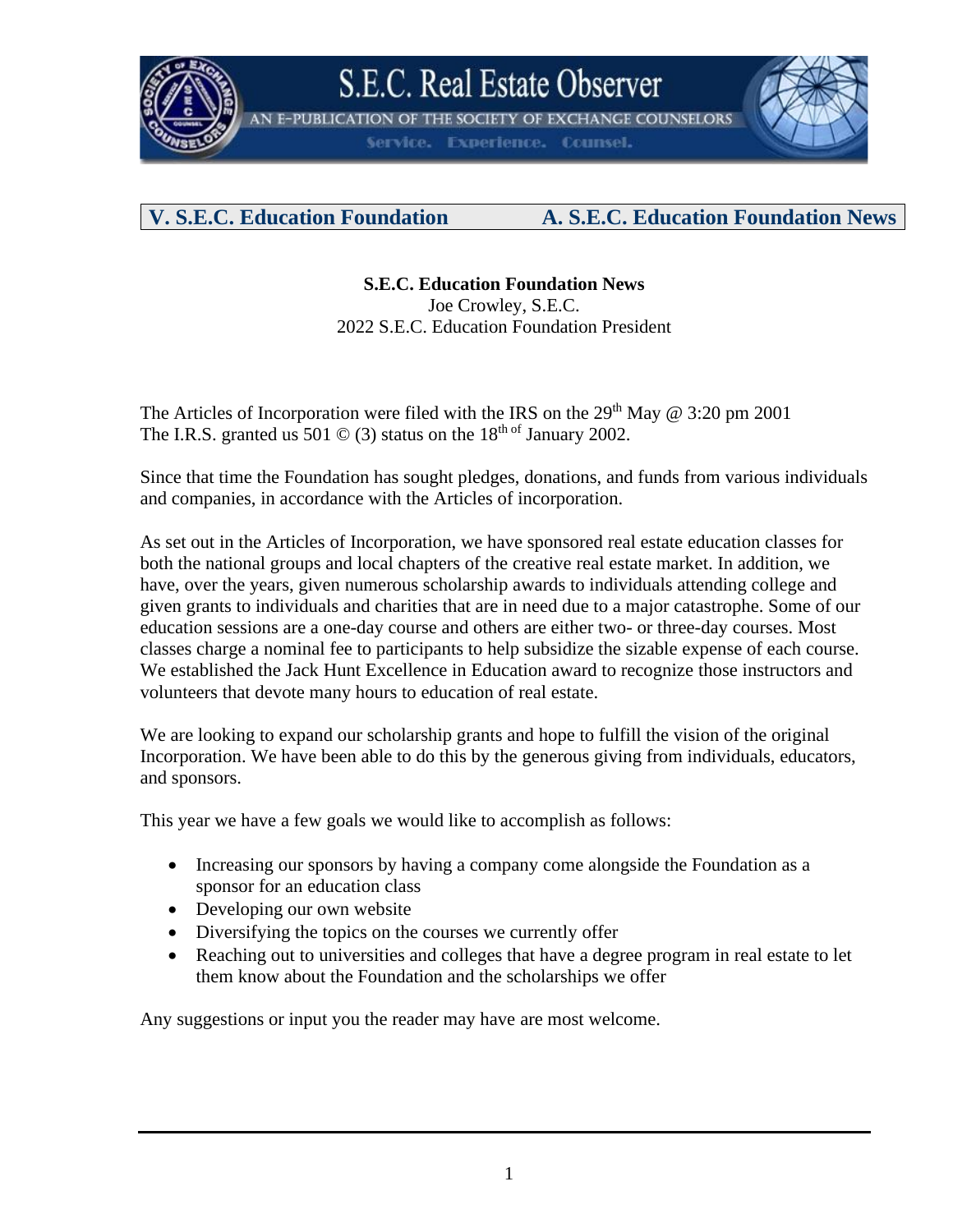

N E-PUBLICATION OF THE SOCIETY OF EXCHANGE COUNSELORS

Service. **Experience. Counsel.** 



### **VI. Society News Briefs A. September Marketing Conference**

### **S.E.C. National Invitational Marketing Session Charleston, South Carolina September 11–14, 2022**

The S.E.C. National Invitational Marketing Session will be held at the following location:

The Charleston Marriott 170 Lockwood Boulevard Charleston, SC 29403 Telephone: (843) 723-3000

[Click this link to make your reservations!](https://www.marriott.com/en-us/hotels/chsmc-charleston-marriott/overview/) The room rate is \$195.00 per night. Make your hotel reservations early because we have a limited number of rooms available, and the cutoff day for reservations is August 19, 2022.

Visit [Charleston Marriott](https://www.marriott.com/en-us/hotels/chsmc-charleston-marriott/overview/) for hotel information and click [Visit Charleston](https://www.charlestoncvb.com/) to learn about the area.

Visit [www.secounselors.com](http://www.secounselors.com/) and click on the Society Marketing Meetings menu tab for more information. Please contact the S.E.C. office [\(sec@secounselors.com\)](mailto:sec@secounselors.com) if you have any questions about the upcoming meeting.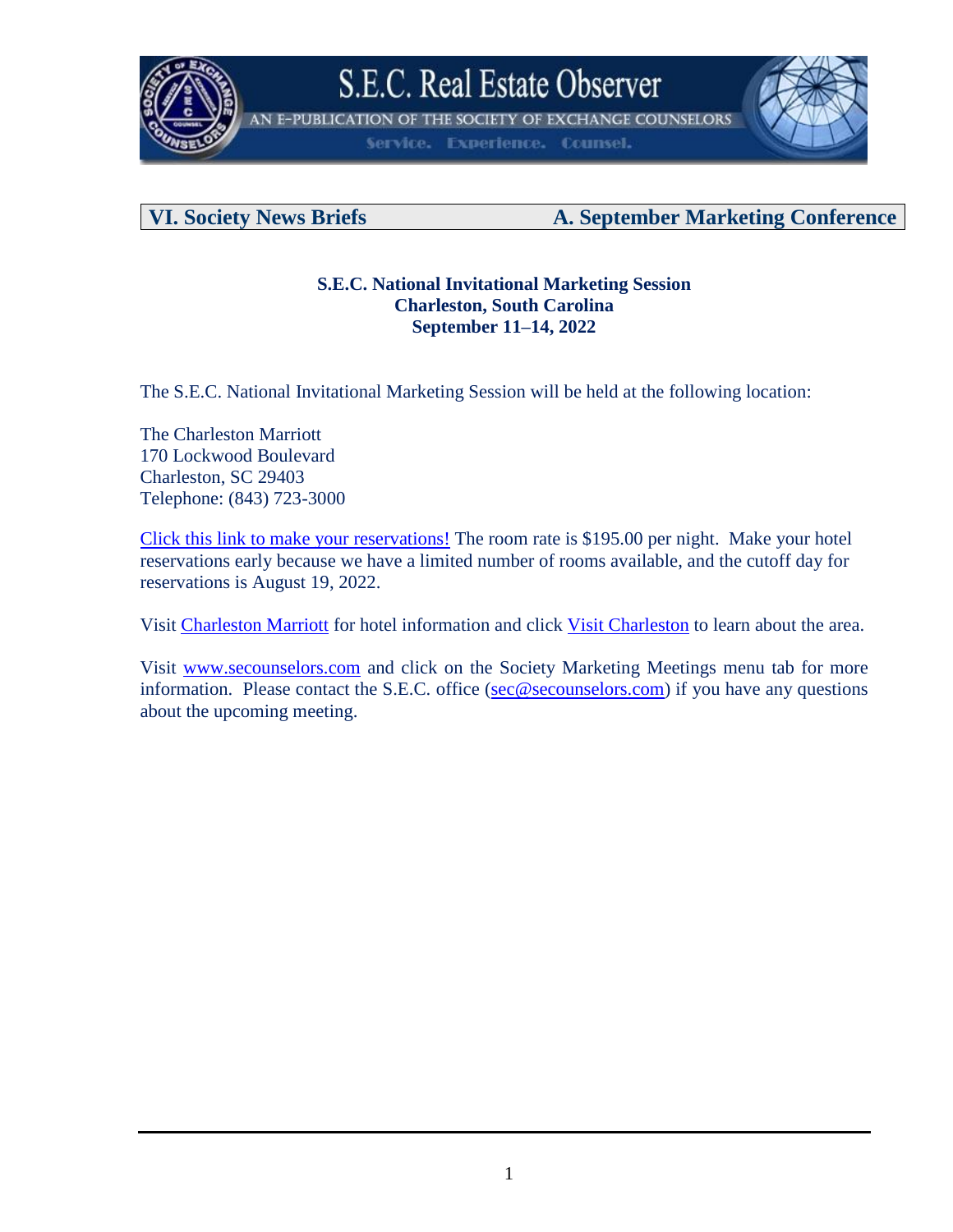

THE SOCIETY OF EXCHANGE COUNSELORS **E-PUBLICATION OF** 

**Experience. Counsel.** 

### **VI. Society News Briefs B. Land Trusts Made Simple**

*Land Trusts Made Simple* Randy Hughes Charleston, South Carolina Sunday, September 11, 2022

The S.E.C. Education Foundation and the Society of Exchange Counselors are pleased to announce that **Randy Hughes** will present *Land Trusts Made Simple* from **9 a.m.** to **4 p.m.** on September 11, 2022, in Charleston, South Carolina.

The course will teach you the 14 steps to create a Real Estate Trust, and much more.

Meeting participants may sign up when they register for the marketing session. Attendees do not have to be licensed or invited to attend; the session is open to everyone. If you are not attending the marketing session, you may register online at [www.secounselors.com](http://www.secounselors.com/) by accessing the **Education Only** link on the homepage.

Mark your calendars now! Please visit the *S.E.C. Observer* at [www.secobserver.com](http://www.secobserver.com/) and click the Upcoming Events menu tab to access the calendar of events and view a brochure for the course.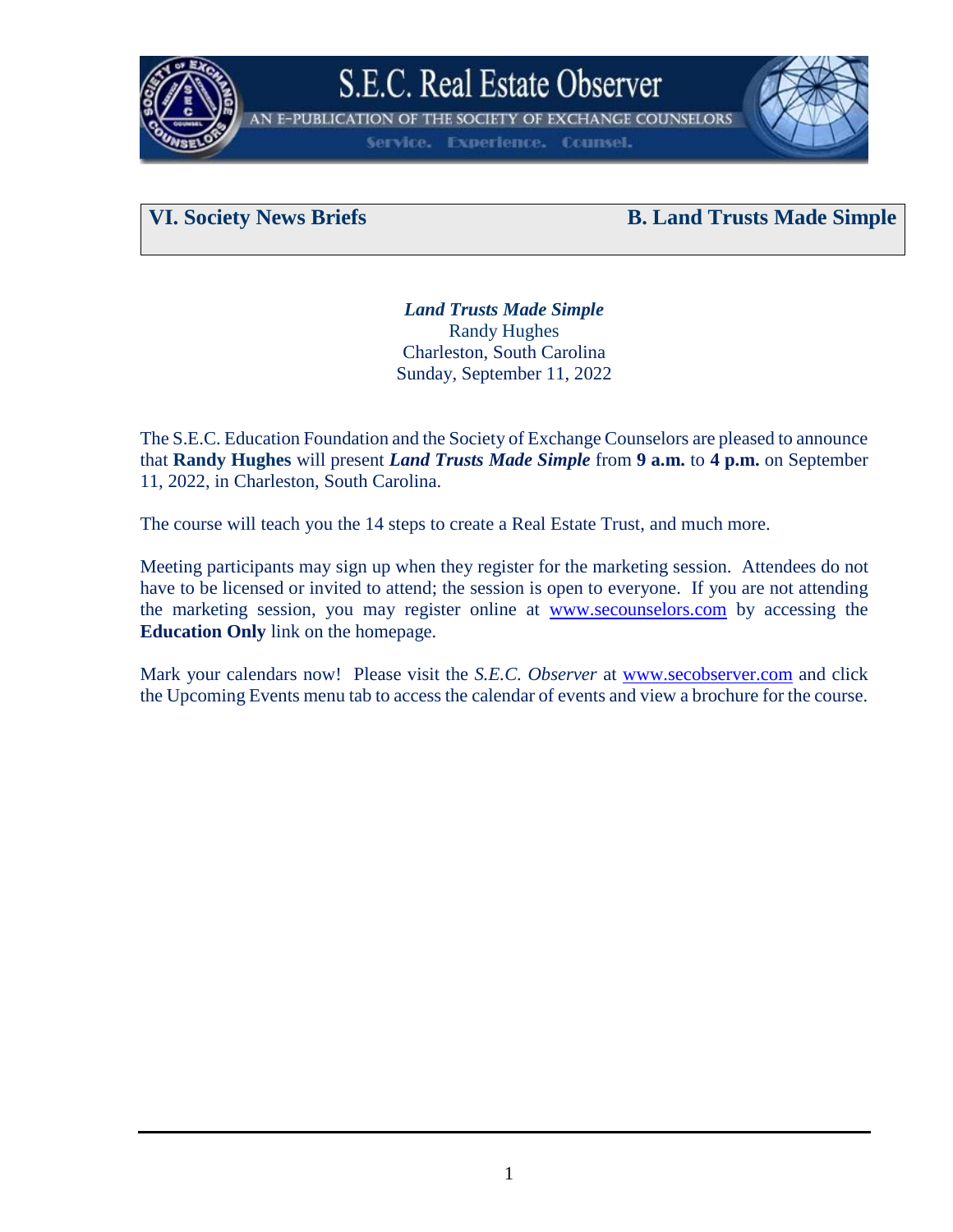

**N E-PUBLICATION OF THE SOCIETY OF EXCHANGE COUNSELORS** 

**Experience. Counsel.** Service.



### **VI. Society News Briefs C. November Marketing Conference**

### **S.E.C. National Invitational Marketing Session Tampa, Florida November 13–16, 2022**

The S.E.C. National Invitational Marketing Session will be held at the following location:

The Westshore Grand Hotel 4860 West Kennedy Boulevard Tampa, FL 33609 (813) 286-4400

The room rate is \$149, single or double [\(Hotel Reservations](https://westshoregrand.com/) Link). Make your hotel arrangements early because we have a limited number of rooms available. The cutoff day for reservations is October 21, 2022.

Visit [Westshore Grand Hotel](https://westshoregrand.com/) for hotel information and click on [Visit Tampa](https://www.visittampabay.com/) to learn about the area.

Visit [www.secounselors.com](http://www.secounselors.com/) and click on the Society Marketing Meetings menu tab for more information. Please contact the S.E.C. office [\(sec@secounselors.com\)](mailto:sec@secounselors.com) if you have any questions about the upcoming meeting.